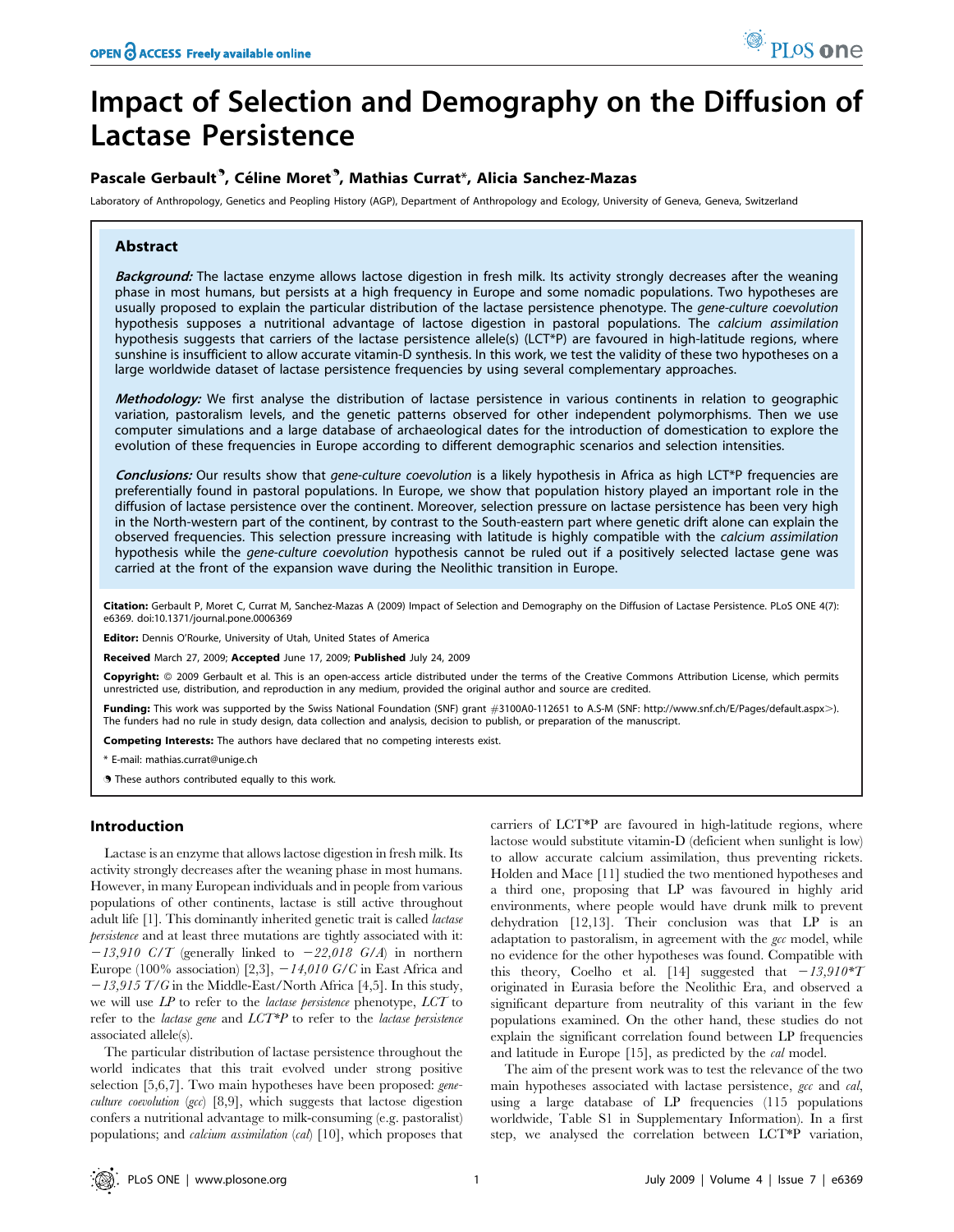geography, and the variation of other independent polymorphisms at different geographic scales, to check whether LCT\*P genetic patterns were really peculiar or could have been shaped, at least in part, by population history and demography. We also analysed the correlation between LCT\*P frequencies and pastoralism levels in Africa. In a second step, we used computer simulation to investigate a possible effect of positive selection in Europe, where LP variation is particularly sharp. Our algorithm considers various parameters (genetic drift, demographic growth, positive selection, and the time elapsed since the likely beginning of milk consumption), and takes into account two alternative models of Neolithic diffusion: demic and cultural [16]. According to our results, the gcc hypothesis fits better the observed data in Africa while the *cal* hypothesis is compatible with observed data in Europe.

## Results

## Correlation between genetics, geography and pastoralism levels

We first tested the correlation between genetic and geographic variation for LCT\*P, both at the global and at continental scales (Table 1). Our goal was to assess whether LCT\*P could have evolved neutrally. Indeed, a significant and positive correlation is expected between genetic and geographic variation under a simple model of isolation by distance [17,18]. Of course, as such a correlation may also be observed under some non-neutral models (like selection due to environmental factors showing geographic clines, or geographic spread of a beneficial allele arising in a single location and spreading outwards), additional analyses would be required to confirm neutrality. On the other hand, no correlation at all between genetic and geographic variation would indicate that migration history did not leave any signature on LCT genetic patterns.

#### Worldwide level

 $\blacksquare$ 

When all 115 worldwide populations were considered, a weak but significant (at level 5%) correlation was found between genetic and geographic distances  $(r=0.05, p=0.04,$  Table 1). The correlation coefficient between LCT\*P frequencies and latitude was highly significant ( $r = 0.274$ ,  $p < 0.0001$ ). However, this result was merely due to a sharp contrast existing between LCT\*P frequencies observed in Europe (high to very high) and those observed in sub-Saharan Africa (low to very low), rather than to a south to north continuum of frequencies supporting an isolation by distance model (results of spatial autocorrelation analysis not shown). The correlation between LCT\*P frequencies and longitude was very low but negative and significant  $(r=-0.08$ ,

 $p= 0.003$ , which was reflecting the higher frequencies observed in Europe and Africa, compared to East Asia. Globally, while these results were not supporting any peculiar model of natural selection, they were indicating that the evolution of LCT\*P was probably not purely neutral.

## Continental levels

When looking at continental scales, we did not observe any significant correlation between genetic and geographic variation in Asia (i.e. Near East & East Asia, Table 1). This was explained by a heterogeneous distribution of LCT\*P in this continent (from 0 to 0.626 in the Near East and India, and very low in East Asia). The gene did probably not evolve neutrally there, but no clear pattern appeared as to allow further explanations. Moreover, we could not have tested the gcc hypothesis as we did for Africa (see below) due to a lack of data on pastoralism levels in Asia. Note also that for Oceania and the Americas, the number of available samples was too low  $(n=3$  and  $n=7$ , respectively) to get a representative pattern of LCT\*P frequencies.

In Africa, the distribution of LCT\*P frequencies revealed an interesting pattern. Their correlation with longitude was not significant at the 1% level ( $p = 0.048$ ), but we have found a positive and highly significant correlation with latitude  $(r= 0.329;$  $p= 0.001$ ). These results indicated that higher LCT\*P frequencies were found in the north of the continent. Interestingly, this was where most of the African pastoral populations were located. We also calculated a linear correlation coefficient between LCT\*P frequencies and pastoralism levels (PL) for 25 African populations (out of 38) for which PL data were available (Table S1) [19]. We found a very high and highly significant correlation of 0.548  $(p = 0.0003)$ , indicating that populations with a high level of pastoralism had also a high LCT\*P frequency. This result was playing in favour of the gcc hypothesis. A Samova analysis confirmed this observation in revealing two significant boundaries which separated three groups of populations from the bulk of them: a first group including only the Fulani (with a LCT\*P frequency of 100% and a PL of 80.5%), a second group composed by the Tutsi (LCT\*P frequency =  $74\%$ , PL =  $40.5\%$ ), various populations of Beja and the Twaregs (LCT\*P frequency = 624%; average PL = 7913%), and a fourth group composed by all other populations (LCT\*P frequency = 2125%, average PL = 4127%). A significant  $F_{CT}$  of 0.44 ( $p<0.00001$ ) was associated to this structure and was much higher than the  $F_{SC}$  value (0.038,  $p<0.00001$ ). This confirmed that the particular pattern of LCT\*P frequencies in Africa might be explained (at least in part) by variation in the level of pastoralism.

In Europe, a positive and significant correlation has been found between genetic and geographic distances with 33 populations

| Table 1. Correlation coefficients between genetics and geography. |  |  |
|-------------------------------------------------------------------|--|--|
|-------------------------------------------------------------------|--|--|

| <b>Region</b>                | n   | r <sub>gen,geo</sub> | P val. | <b>I'LCT*P-lat</b> | P val.   | <b>I'LCT*P-long</b> | P val. |
|------------------------------|-----|----------------------|--------|--------------------|----------|---------------------|--------|
| <b>World Scale</b>           | 115 | 0.050                | 0.0400 | 0.274              | < 0.0001 | $-0.080$            | 0.003  |
| Europe                       | 33  | 0.260                | 0.0001 | 0.400              | 0.0005   | $-0.010$            | 0.568  |
| Europe (indo-europeans only) | 26  | 0.420                | 0.0000 | 0.840              | < 0.0001 | $-0.310$            | 0.006  |
| Africa                       | 38  | 0.016                | 0.1700 | 0.329              | 0.0010   | 0.134               | 0.048  |
| Near East &<br>East Asia     | 34  | 0.016                | 0.3600 | $-0.041$           | 0.2560   | $-0.046$            | 0.230  |

n: number of populations; r<sub>gen,qeo</sub>: correlation coefficient between genetic and geographic distances; r<sub>LCT\*P-lat</sub>: correlation coefficient between LCT\*P frequency and latitude; rLCT\*P-long:correlation coefficient between LCT\*P frequency and longitude; P.val.: P-value for significance. Population used are listed in Table S1. doi:10.1371/journal.pone.0006369.t001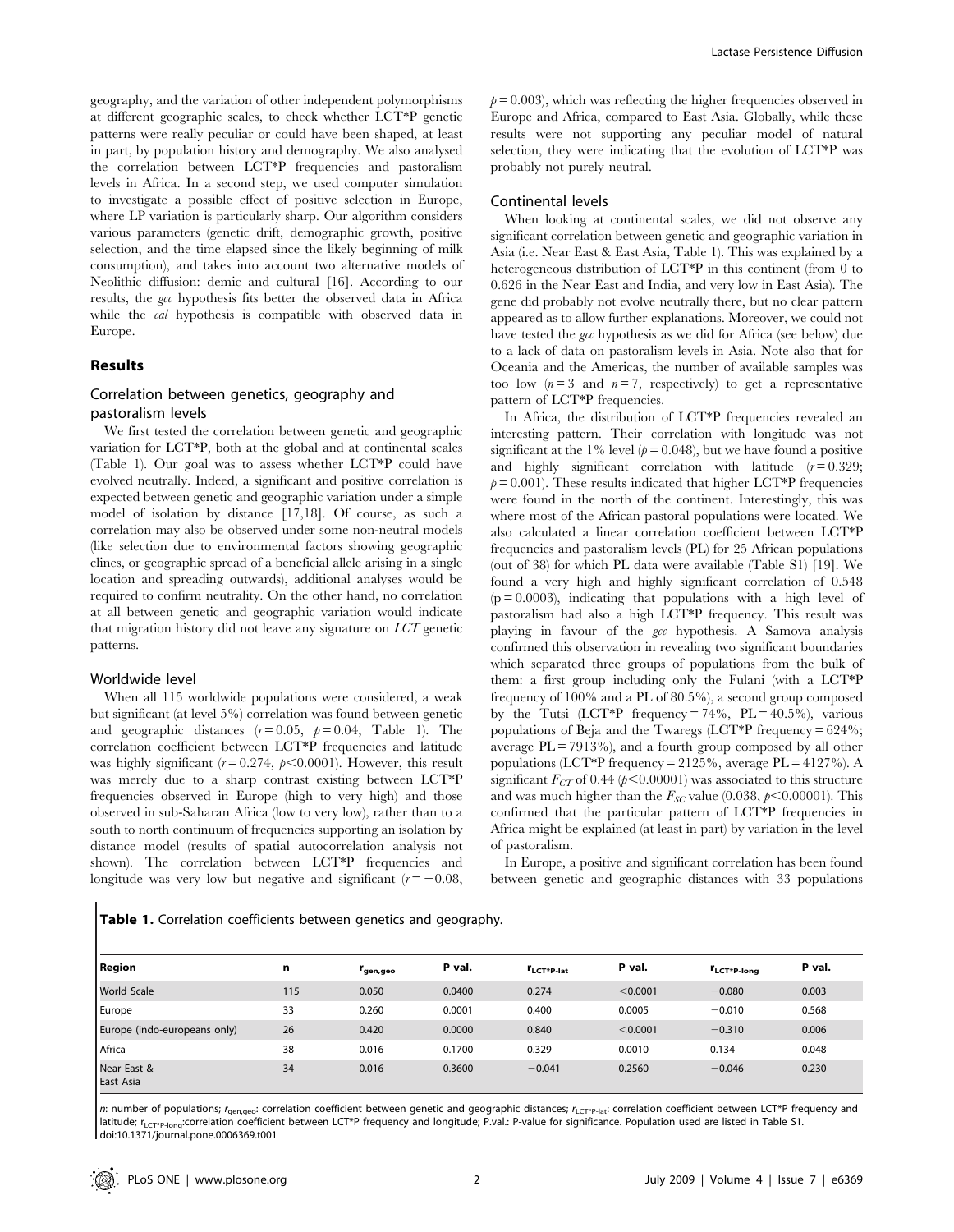considered ( $r = 0.26$ ,  $p = 0.0001$ , Table 1). Moreover, the correlation between LCT\*P frequencies and latitude was positive and significant  $(r= 0.4, p= 0.001)$  while the correlation with longitude was not. The correlation with latitude was even higher when looking only at Indo-European populations  $(n = 26)$ , which are considered by some authors [20] to be the descendants of the first Neolithic farmers in Europe  $(r=0.84, p<0.0001)$ . Therefore, selection on LCT\*P would have occurred during the Neolithic Era, and mostly in populations from northern Europe. This fits the cal hypothesis whereby a vitamin-D deficiency due to insufficient sunlight in Northern Europe would have been compensated by high levels of lactose assimilation. However, we cannot exclude that the correlation found between LCT\*P frequencies and latitude was due to population history rather than to natural selection, since human migrations created genetic clines along a southeast-to-northwest direction for many classical markers in Europe [21].

To tackle this last question, we first studied the correlation, in Europe, between LCT variation and the genetic patterns observed for two other polymorphims, RH and HLA (loci A, B and DRB1, Table 2). As mentioned above, if the evolution of LCT\*P frequency was only driven by positive selection, its pattern of variation would certainly not be correlated to those of other independent genes– like RH and HLA [22] - evolving through other evolutionary forces. Our results (Table 2) revealed a high  $(0.42 \le r \le 0.53)$  and highly significant correlation between genetic and geographic variation for both RH [21] and HLA (all loci), as well as between both systems (although not highly significant for RH) and  $LCT$  (0.2 $\lt$ r $\lt$ 0.62). They suggested that  $LCT$  variation in Europe was shaped at least in part by the same evolutionary forces as for RH and HLA, e.g. those linked to population history. On the other hand, they did not allow us excluding the influence of natural selection. To further investigate this question, we used a simulation method.

#### Simulation

We simulated independently for Indo-European and a few populations from the Near East the evolution of the frequency of a dominant allele associated to LP since the Neolithic transition in those populations (Figure 1). We repeated the simulation in varying the selection coefficient  $(s)$  for this allele, and we looked for the s value that explained at best the observed frequency (e.g. the value that gave the maximum likelihood) in each population. Four scenarios were simulated combining the two different demographic models described below (CD and DD) for the Neolithic transition with the two alternative hypotheses for selection at  $LCT*P$  (gcc and cal). The goal was to evaluate which of these combinations fitted at best the observed data.

Table 2. Comparison of LCT\*P with other genetic polymorphisms (Europe).

| Locus     | n  | r <sub>gen,geo</sub> | P val.   | Tloc-LCT*P | P val.   |
|-----------|----|----------------------|----------|------------|----------|
| HLA-A     | 22 | 0.528                | < 0.0001 | 0.377      | 0.0003   |
| HLA-B     | 22 | 0.440                | 0.0003   | 0.476      | < 0.0001 |
| HLA-DRB1  | 14 | 0.460                | 0.003    | 0.620      | < 0.0001 |
| <b>RH</b> | 17 | 0.420                | 0.001    | 0.200      | 0.014    |

n: number of populations;  $r_{\text{gen,geo}}$ : correlation coefficient between genetic and geographic distances;  $r_{\text{loc-lCT}^*p}$ : correlation coefficient between each locus and LCT\*P genetic distances; P.val.: P-value for significance. doi:10.1371/journal.pone.0006369.t002

The results are presented in Figure 2 and Table S2 (supplementary information). We noticed that genetic drift alone was able to explain LCT\*P frequencies in southern Europe (0 is included in the 95% CI of  $s$ ) in all four scenarios. More precisely, the absence of selection was compatible with LCT\*P frequencies in all populations located south of latitude  $41^{\circ}$ N, except Valencia (the most western, Figure 2) and Sicily (Figure 2, CD/cal). On the contrary, higher coefficients were required in north-western populations for all scenarios tested, except for Poland (the most eastern, Figure 2). We could also noticed that the maximum likelihood was globally higher in the north-western than in the south-eastern populations (Supplementary Information, Table S2), revealing that a model with selection was particularly well adapted to the high LCT\*P frequencies of northern Europe. This result was in agreement with the correlation found between latitude and LCT\*P frequencies in Europe (Table 1). Therefore, our study revealed that genetic drift alone could not explain the high LCT\*P frequencies in northern and western Europeans, but that positive selection was required (under the specific model of local population demographic growth considered in this work).

Among the four tested scenarios, Demic Diffusion with calcium assimilation (DD/cal) had, by far, the highest probability of obtaining the observed data  $(99.1\%)$ , followed by  $CD/cal$   $(0.9\%)$ . Both  $\epsilon$  scenarios  $\left(DD/\epsilon$  and  $CD/\epsilon$  and an associated probability equal to 0%. The average selection coefficient for the 1,000 best simulations was 1.2% with a 95% percentile between 0.8% and 1.8%. Given the fact that all those estimations had been obtained with the cal selection model (which makes the assumption that selection increases with latitude), s thus varied across populations from 0% in the southern populations, until a maximum of 1.8% in the most Northern populations. From these observations, the interval [0.8%–1.8%] can be taken as a plausible range for LCT\*P selection coefficient in Europe. Note that the estimated values of the selection coefficients were smaller when simulating the Neolithic demic diffusion (DD) compared to the cultural diffusion  $(CD)$ . This may be explained by the "surfing" phenomenon'', which describes how the frequency of a neutral or positively selected mutation may increase during a demographic expansion, if this mutation is carried by the pioneers [23,24]. Computer simulations thus rejected a model of constant selection over the whole continent. In that sense, as our selection coefficients had been estimated independently, these independent estimates could have given possible intervals of the selection intensity for each population studied here. Furthermore, computer simulations showed that the high LCT\*P frequencies observed in North and Western Europe may be explained by a selective pressure, possibly increasing with latitude, combined to the effect of demographic expansion during the Neolithic transition.

Alternatively to a selection increasing with latitude, Gotherstrom et al proposed that dairy farming was more intensively developed in Central European populations belonging to the early Neolithic Linearbandkeramik culture (LBK) [25]. In order to test this alternative hypothesis, we simulated two additional scenarios under the " $lbk$ " selection hypothesis  $\left(DD/lbk\right)$  and  $\left(CD/lbk\right)$  to see if the resulting simulations better fit the data than the four previously tested scenarios. Under the lbk selection hypothesis, we assumed that the selection coefficient was higher in the populations belonging to the former LBK area [26] than in other populations. We tested combinations of values between  $1\%$  and  $3\%$  in the five "lbk" populations from our database (Munchen, Stuttgart and Berlin - all in Germany - Czech and Polish) and values between 0% and 0.8% in all other populations (see also Supplementary information for more details). 360,000 new simulations were performed under this new scheme. The Approximate Bayesian Computation approach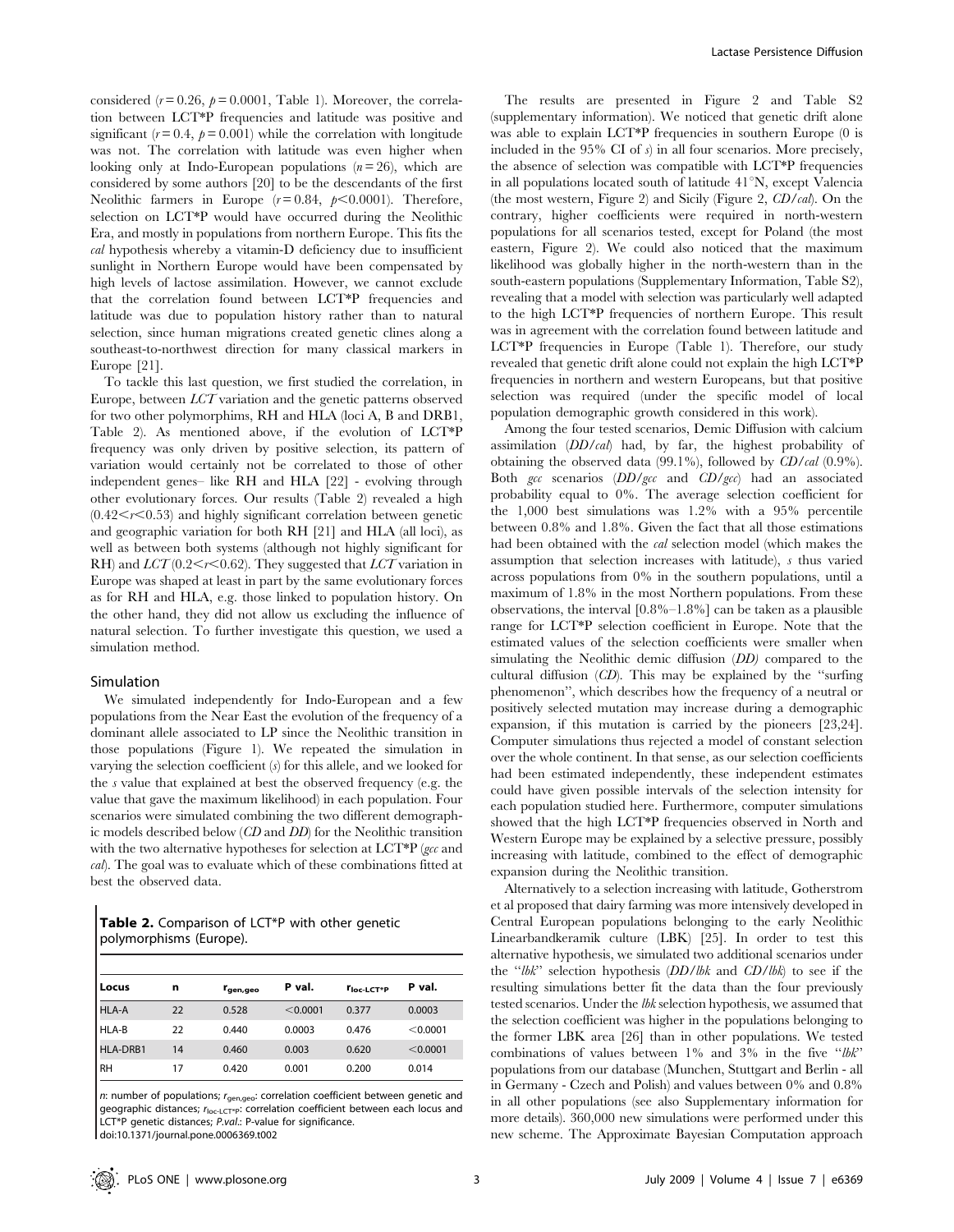

Figure 1. Map location of European and Near-Eastern populations used for the computer simulation. Dots locate the populations used for computer simulation (Note that the Iran sample should be located farther East, outside of the map). When more than one population from the same country were used, the name of the corresponding city is given (see Table 3). Below each population name, the approximate date of domestication and its standard error (years BP) are mentioned. When simulating the Demic Diffusion hypothesis (DD), dotted arrows show the simulated relations between population source and "new founded" populations (regarding initial frequency of LCT\*P, see Material and Methods and Supplementary Information). To facilitate reading, the dotted area regroups populations for which we use Greece as the source. doi:10.1371/journal.pone.0006369.g001

(ABC) estimated a probability of 0% for both DD/lbk and CD/lbk scenarios compared to the four previously simulated ones. We can thus not conclude that the hypothesis of a higher selective pressure on LP in central and north Europe due to more intensive cattle exploitation is a better explanation of the current distribution of LP in Europe, compared to the *cal* and *gcc* hypotheses.

## **Discussion**

#### Lactase persistence and population history

Analyses performed on the large dataset gathered in this work did not show any strong correlation between LCT\*P genetic distances and geographic distances among populations at the worldwide scale. This suggests that the evolution of the lactase gene cannot be simply explained by a model of isolation by distance. Indeed, the significant correlation coefficients found between LCT\*P frequencies, latitude and longitude are better explained by a pronounced genetic differentiation between a few geographically distant populations than by continuous patterns of frequency variation. We thus analysed our data regarding the two main selective hypotheses proposed to account for the special pattern of LCT\*P distribution, gene-culture coevolution (gcc) [8,9] and calcium assimilation (cal) [10].

The gcc hypothesis is favoured by the high and significant correlation found between pastoralism levels and LCT\*P

frequencies in 25 African populations, as well as by the Samova analysis, which reveals a significant genetic boundary between pastoral populations and the others. This result agrees with Holden and Mace's conclusion [11]. In Europe, the gradient of LCT\*P frequencies could be explained either by a positive selection on this allele or by population history, or both. As comparisons between LCT, RH and HLA lead to quite similar results, it was possible to conclude to a significant effect of population history, but not to exclude a significant selection pressure on the lactase gene. We thus simulated the evolution of LCT\*P according to various parameters (genetic drift, demographic growth, positive selection and the time since the introduction of domestication).

## Simulated scenarios and selection coefficient values

The results of our simulation show that the current frequencies of LCT\*P in the North-western part of Europe are too high to be only due to genetic drift. We estimated the 95% upper limit for LCT\*P selection coefficients as large as 3% in some populations (Figure 2). Our average estimates for s (0.8%–1.8%) are compatible with previous studies (i.e. 1.4–1.5%) [7] and also indicate that selection pressure may have been extremely different in various populations. We also confirm the fact (mentioned above) that population history played an important role in shaping the lactase persistence distribution in Europe, since the demic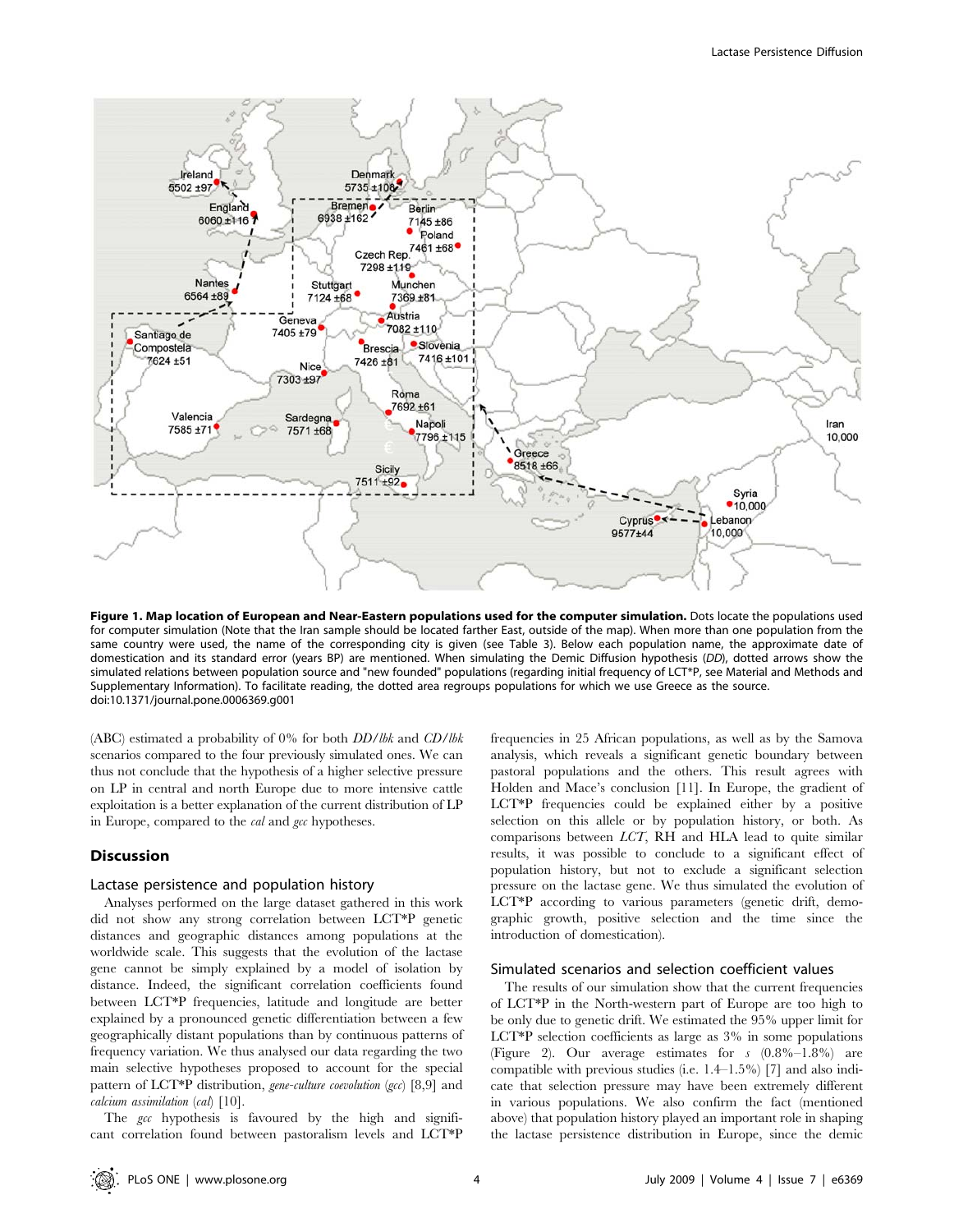

Figure 2. Selection coefficients required to fit the observed estimates of lactase persistence frequencies. Each graph corresponds to one of the four scenario simulated: DD/qcc; DD/cal; CD/qcc; CD/cal (see Material and Methods). Bars represent the 95% CI of the selection coefficient estimated for the population and the central point is the MLE (Maximum Likelihood Estimate). Populations are ordered from the highest (right) to the lowest (left) latitude: Danish (Dan), Irish (Iri), German from Bremen (Bre), German from Berlin (Ber), English (Eng), Polish (Pol), Czech (Cze), German from Stuttgart (Stu), German from Munchen (Mun), Austrian (Aus), French from Nantes (Nan), Swiss (Swi), Slovenian (Slo), Italian from Brescia (Bre), French from Nice (Nic), Spanish from Santiago de Compostela (Com), Italian from Roma (Rom), Italian from Napoli (Nap), Sardinian (Sas), Spanish from Valencia (Val), Greek (Gre), Sicilian (Sic), Cypriot (Cyp), Lebanese (Leb) and Iranian (Ira). doi:10.1371/journal.pone.0006369.g002

diffusion (DD) scenario associated to the *cal* selection model is the most compatible with the observed data  $(>99\%)$ . It is important to note that the DD scenarios tested here cannot be assimilated to the classical wave-of-advance model [21] because the number of steps considered for the transmission of LCT\*P along the route of the Neolithic spread in Europe is low. Actually, if the number of steps was higher, and if founder effects were also considered like in the case of spatially explicit-simulations (e.g. [16]), the role of demography in increasing the frequency of LCT\*P would certainly be even more pronounced. In that case, we would expect the selection coefficients to be smaller than our present estimates.

While a strong selective effect on LCT\*P is suggested in Northern Europe, its cause remains to be clarified. Actually the cal hypothesis is possible because simulations strongly suggest a signature of selection along the latitude, but one can imagine another cause of variation for the selection coefficient, such as nutritional selection due to specific diets or economies in different regions. Indeed, while North-western European populations were the last (in continental Europe) to introduce cattle domestication, dairy farming was more intensively developed in those regions [25]. This could potentially explain the higher frequencies of LCT\*P in populations from Northern Europe. However, our simulations of a higher selective pressure in the former LBK region (central and north Europe) do not support this hypothesis. An alternative hypothesis would be that a strong genetic structure for LCT\*P was already present during the Mesolithic Era and lead to differential milk consumption in European populations (''The reverse cause hypothesis'' [9,27]). This hypothesis cannot formally be excluded, although the arguments favouring this scenario are yet too scarce [28].

Of course, it is important to keep in mind the limits of the model tested in this study. The choice of parameters was very difficult and we had to resort to some approximations. Using a starting value of 1%, we made the assumption that LCT\*P was present but not frequent before the Neolithic transition in Europe, as suggested by the rare data available [28]. Note that this value is higher than the 1<sup>%</sup> used in two other studies [4,7]. Another source of imprecision was the time elapsed since the introduction of animal domestication based on archaeological data, which often depends on indirect evidence. This problem is amplified by the confusion, in the literature, between plant and animal domestication. Also, all effective population sizes were fixed to 1,000 individuals in the first generation and increased until reaching a carrying capacity of 10,000, which is a huge simplification. The effective size of European populations since the Neolithic Era was certainly higher than 10,000; but the chosen value is conservative to detect selection, as the higher the effective population size, the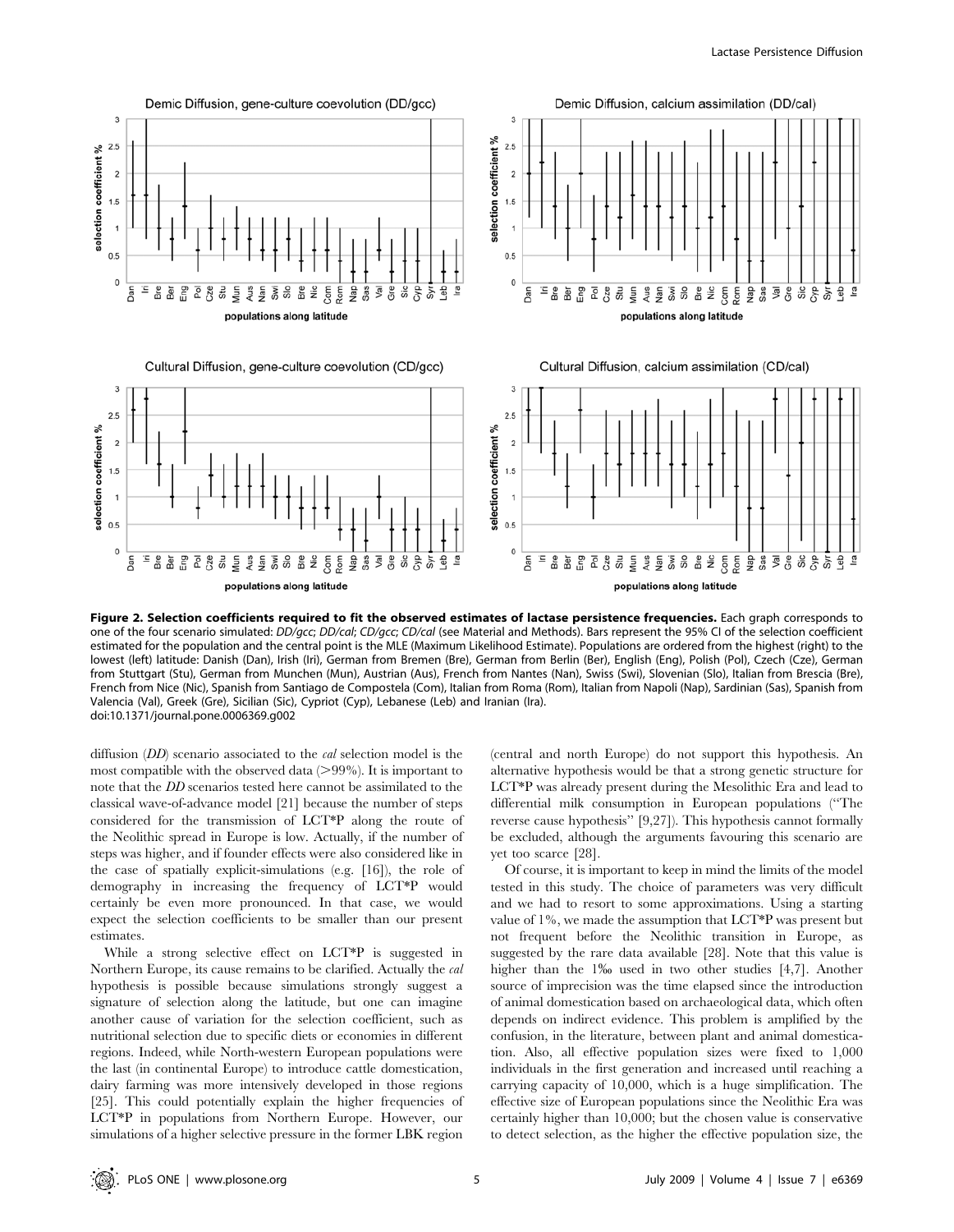weaker the genetic drift and, consequently, the smaller the probability for a rare mutation to reach a high frequency without selection. This has been confirmed with simulations using smaller population sizes (from 100 to 1,000; 500 to 2,000, results not shown). Despite our simplifications (which were the same for all populations), the main results are consistent over all sets of simulations performed. An important improvement of our study would be to take into account the spatial expansion of populations during their Neolithic settlement, as well as migration and possible admixture between hunter-gatherers and Neolithic farmers [16]. It would certainly lead to a more precise estimation of the selection coefficient. Such extensions will certainly be possible in the near future and be useful to study other potentially selected genes, like that of the Duffy blood group.

Our study highlights the difficulty to evaluate the probability of the alternative hypotheses of selection for LP in Europe because a correlation between LP frequency and latitude is expected under all of them and also because they are not mutually exclusive. Indeed, as the basic assumption is that the selective pressure on LP started at the same time than milk consumption, all three selection hypotheses tested here (cal, gcc and lbk) are strongly linked to the Neolithic diffusion. Both a selection coefficient increasing with latitude and a demographic spread of LCT\*P would lead to identical signatures into the northern European populations compared to the southern ones. Consequently it is very difficult to disentangle the effects of demography from those of selection. One key to differentiate with more confidence the alternative selective hypotheses would be to get more samples from the Iberian Peninsula because in this particular region, LP frequency is expected to be very low under cal or lbk hypotheses and certainly higher under *gcc*. Another key would be to get more samples from other regions of the world, especially from Asia because crosscontinental analyses will bring a more precise understanding of LP diffusion.

#### Conclusion

If the gcc hypothesis is compatible with LP distribution in Africa, the cal hypothesis, in conjunction with demographic effects, better explained its distribution in Europe. We show that selective pressure on LP was stronger in Northern Europe than in the South. This could possibly be explained by the fact that carriers of the lactase persistence allele(s) are favoured in high-latitude regions but eventually by another reason that still needs to be determined. Moreover, we show that the European Neolithic transition played an important role in the diffusion of LP over the continent as revealed by the simulation results but also by the facts that:  $i$ ) the correlation between LCT and other independent loci submitted to distinct evolutionary forces (RH and HLA) is significant;  $\dot{u}$ ) the sample from Valencia, in the Western part of Europe, is located at low latitude (below  $41^{\circ}$ N) but has an estimated selection coefficient above 0 (see Figure 2); In this case, selection due to the latitude cannot be invoked while the frequency of LCT\*P may have increased because of the Neolithic transition, Valencia being located at one extremity of this expansion process; Indeed, in case of range expansion during the Neolithic transition in Europe, the frequency of LCT\*P may thus have increased gradually to a particularly large extent if this allele was maintained by selection in the early Neolithic populations, i.e. at the front of the Neolithic expansion. This hypothesis is compatible with the inferred ages for the  $-13,910*T$ mutation (between 2,188 and 20,650 years [7] and between 7,450 and 12,300 years [7],[14]). Our own results, based on statistical analyses and simulation of genetic evolution on a large dataset of LP frequencies, are thus complementary to those obtained from molecular analyses done at high resolution on this gene [6].

## Materials and Methods

## Population data

We studied 115 worldwide populations tested for LP: 38 African, 34 Asian, 33 European (among which 26 Indo-European populations), 7 American and 3 Oceanian [11,29,30,31]. These data (Table S1 in Supplementary Information) were gathered from the literature. For our correlation study, we also used a large set of data on European populations tested for RH (frequencies of 8 Dd/Cc/Ee haplotypes) and HLA (allelic frequencies at loci A, B and DRB1) polymorphisms [21,32,33]. RH and HLA were chosen because the evolution of these systems was probably driven by different forces than LCT. RH may have undergone a complex selective effect due to foeto-maternal incompatibility, but its frequency patterns are highly correlated to geography at the world scale [21], suggesting a nearly-neutral mode of evolution. HLA is known to be submitted to balancing selection [34], although probably not to a similar extent at all loci [22,33] and without blurring the signatures of population history [35,36,37]. A significant correlation between LCT and RH or HLA genetic patterns is thus expected only if these genes shared a common evolution linked, at least in part, to human population history, and not distorted too much by natural selection.

## LP (lactase persistence) frequencies

Depending on the sources consulted for this study [11,29,30,31], we directly used published LCT\*P frequencies or recomputed them from LP phenotypes by assuming Hardy-Weinberg equilibrium. Note that there are several methods diagnosing LP. One of the most reliable is the quantification of breath  $H_2$  after ingestion of lactose [30]. However, this method can be influenced by several factors like tobacco smoking or antibiotics. Moreover, malnutrition, as well as viral infections and inflammation of the intestine are known to reduce lactase expression, leading to an incorrect diagnosis [3]. Thus, one should be aware that all these factors are responsible for a certain amount of imprecision while estimating LCT\*P frequencies, as it is the case in this study. However, frequency differences due to that imprecision are certainly negligible compared to the frequency differences observed between populations.

## Pastoralism levels

Pastoralism levels (PL) are used in our analysis of lactase persistence variation in Africa. These values, taken from Murdock's Ethnographic Atlas [19], roughly correspond to the percent of subsistence due to milk consumption in each population.

#### Geographic coordinates and distances

The geographic coordinates of each population were used for the correlation analyses. We determined those coordinates from population localities by using the ''Getty Thesaurus of Geographic Names'' (http://www.getty.edu). If no locality was indicated in the literature, we used the central coordinates of the corresponding country. Those coordinates were also used to calculate geographic great-circle distances between populations using a homemade program [38].

#### Genetic Distances

For a given locus, genetic distances between two populations were calculated according to where  $x_i$  and  $y_i$  are the frequencies of allele  $i$  in the populations  $x$  and  $y$ , respectively, and  $k$  is the total number of alleles at that locus [39].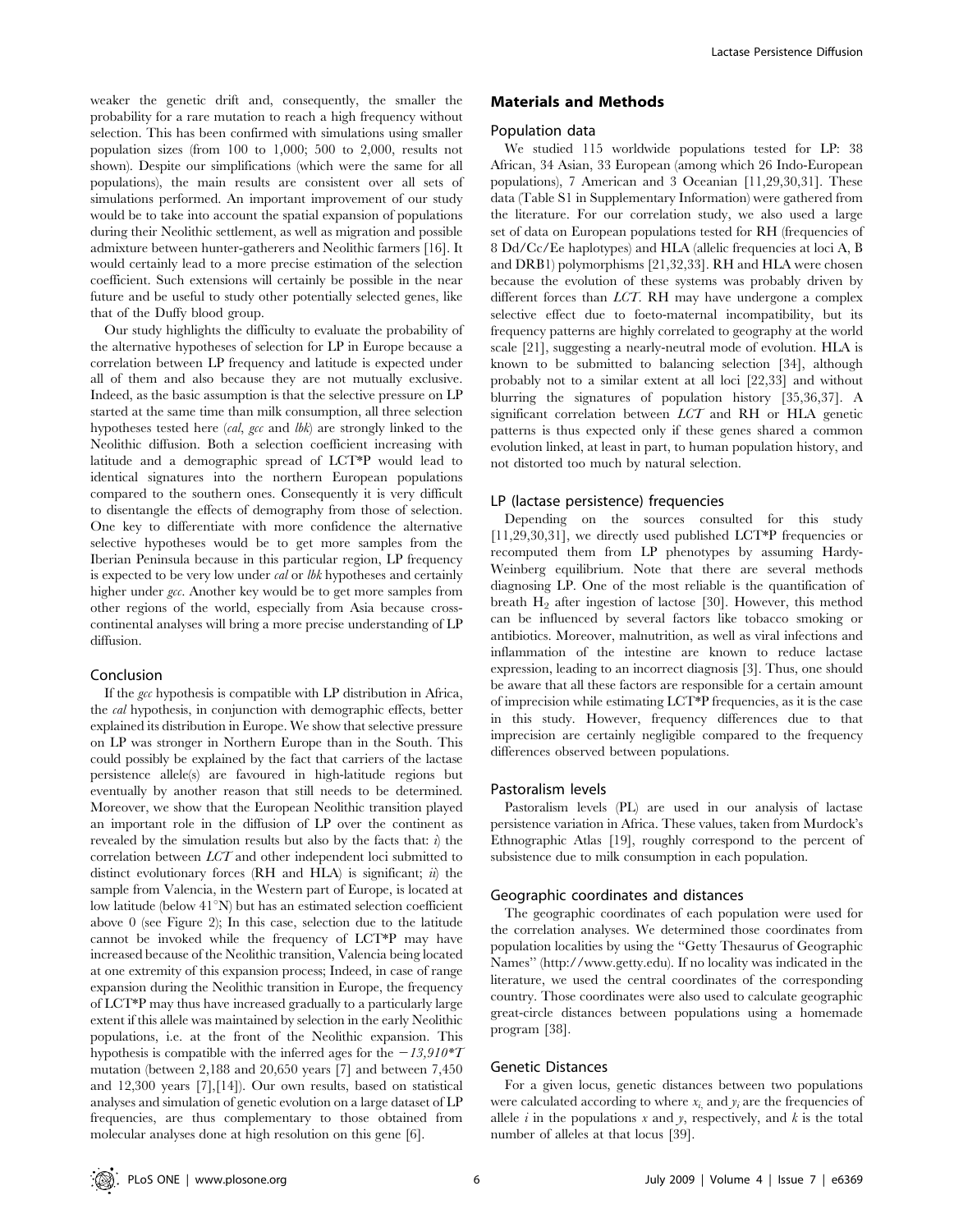The Samova analysis [40] allows to determine genetic boundaries between  $n$  populations by using both their geographic location and their allelic frequencies at a given locus. The algorithm tries to find the distribution of populations among  $k$ groups defined a priori that maximises the  $F_{CT}$  index (proportion of total genetic variation due to differences among groups of populations). The group structure is modified 10,000 times and the largest  $F_{CT}$  value is retained as the best structure. The  $F_{SC}$  value (proportion of genetic variation explained by differences between populations within each group) associated to the optimal structure, as well as  $p$  values for both indexes, are also given.

## Correlations

We calculated a linear correlation coefficient  $(r)$  between allele frequencies and either latitudes or longitudes, and we assessed its significance by using a Student's  $t$  test [41]. As significance may be inflated using a t test due to a possible non-independence between the data points (allele frequencies of different populations may share some complex pattern of covariance driven by population history), we chose a significance level of  $1\%$  (rather than  $5\%$ ) to reduce type I errors. We also performed Mantel tests [42] to assess the significance of the correlation between genetic and geographic

## distance matrices, as well as between two genetic distance matrices obtained for two different genetic systems.

## Introduction of domestication in European populations

To provide a lower limit for the beginning of milk consumption in each European population, we used a large documented archaeological database including the earliest dates for domestication in the different regions of Europe [43]. We determined for each population a specific date for the introduction of domestication based on detailed archaeological studies performed at proximity of the population's geographic location (Table 3). We can notice from the standard errors associated to the estimated dates (Figure 1) that domestication started at a distinct time in each region. It is worth mentioning, also, that these dates correspond to the introduction of either animal or plant domestication, or both, because the distinction between the two is not always possible from the archaeological records. Moreover, we considered that animal domestication started in the Near East around 10,000 years BP (Before Present), a likely estimation for cattle [44,45]. Finally, we used a generation time of 27 years [46] to calculate the number of generations during which LP was potentially selected since the beginning of milk consumption in Europe.

#### Table 3. Parameters for simulated populations.

| N   | <b>Population (location)</b>     | Lat  | Long   | Lactase persistence<br>frequency | <b>Simulated number</b><br>of generation | L values |
|-----|----------------------------------|------|--------|----------------------------------|------------------------------------------|----------|
| 105 | Iranian                          | 32.0 | 53.0   | 0.171                            | 370                                      | 0.000    |
| 225 | Lebanese                         | 33.8 | 35.8   | 0.111                            | 370                                      | 0.075    |
| 75  | Syrian                           | 35.0 | 38.0   | 0.046                            | 370                                      | 0.126    |
| 67  | Cypriot                          | 35.0 | 33.0   | 0.152                            | 355                                      | 0.126    |
| 100 | Sicilian                         | 37.5 | 14.0   | 0.157                            | 278                                      | 0.230    |
| 200 | Greek                            | 39.0 | 22.0   | 0.134                            | 315                                      | 0.293    |
| 119 | Spanish (Valencia)               | 39.5 | $-0.4$ | 0.471                            | 281                                      | 0.314    |
| 100 | Sardinian (Sassari)              | 40.7 | 8.6    | 0.073                            | 280                                      | 0.364    |
| 178 | Italian (Napoli)                 | 40.8 | 14.3   | 0.082                            | 289                                      | 0.368    |
| 839 | Italian (Roma)                   | 41.9 | 12.5   | 0.171                            | 285                                      | 0.414    |
| 338 | Spanish (Santiago de Compostela) | 42.9 | $-8.6$ | 0.417                            | 282                                      | 0.456    |
| 55  | French (Nice)                    | 43.7 | 7.3    | 0.352                            | 270                                      | 0.490    |
| 208 | Italian (Brescia)                | 45.6 | 10.2   | 0.286                            | 275                                      | 0.569    |
| 153 | Slovenian (Ljubljana)            | 46.1 | 14.5   | 0.490                            | 275                                      | 0.590    |
| 51  | Swiss (Geneva)                   | 46.2 | 6.2    | 0.423                            | 274                                      | 0.594    |
| 102 | French (Nantes)                  | 47.2 | $-1.6$ | 0.516                            | 243                                      | 0.636    |
| 528 | Austrian (Innsbruck)             | 47.3 | 11.4   | 0.551                            | 262                                      | 0.640    |
| 221 | German (Munchen)                 | 48.1 | 11.6   | 0.632                            | 273                                      | 0.674    |
| 136 | German (Stuttgart)               | 48.4 | 9.1    | 0.515                            | 264                                      | 0.686    |
| 200 | Czech (Plzen)                    | 49.8 | 13.4   | 0.646                            | 270                                      | 0.745    |
| 275 | Polish                           | 52.0 | 20.0   | 0.388                            | 276                                      | 0.837    |
| 246 | German (Berlin)                  | 52.5 | 13.4   | 0.527                            | 265                                      | 0.858    |
| 162 | English (Birmingham)             | 52.5 | $-1.9$ | 0.776                            | 224                                      | 0.858    |
| 441 | German (Bremen)                  | 53.1 | 8.8    | 0.714                            | 257                                      | 0.883    |
| 50  | Irish (Dublin)                   | 53.3 | $-6.3$ | 0.800                            | 212                                      | 0.891    |
| 761 | Danish (Copenhagen)              | 55.9 | 12.4   | 0.827                            | 204                                      | 1.000    |
|     |                                  |      |        |                                  |                                          |          |

n: sample size; Lat: latitude; Long: longitude; L values: coefficient used to increase the strength of selection with latitude as follow  $s_{lat} = sL$  where  $s_{lat}$  is the simulated selection coefficient in one given population and s the coefficient of selection tested overall (see Supplementary Information for further details). doi:10.1371/journal.pone.0006369.t003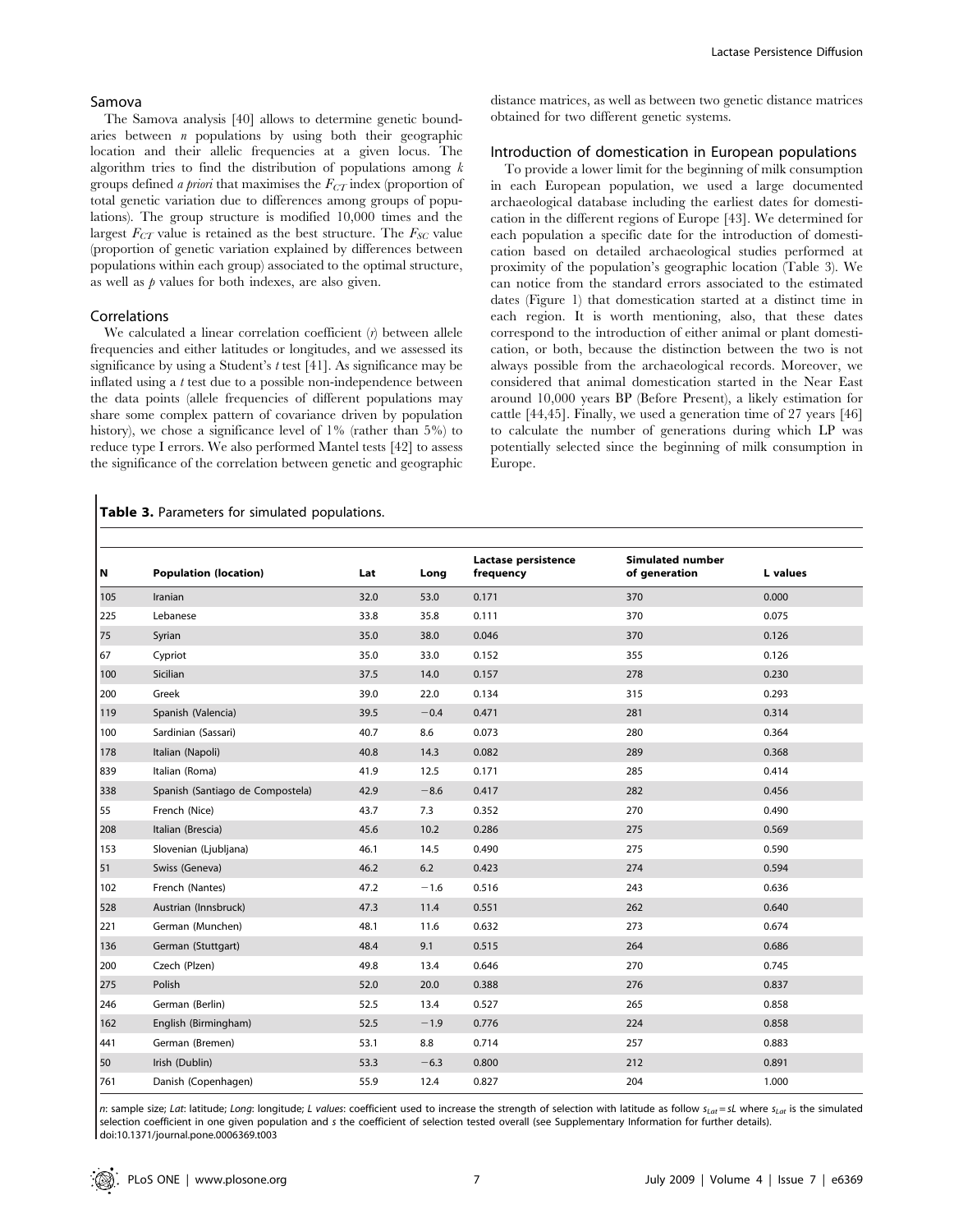#### Computer simulation program

We investigated a possible effect of positive selection on LCT\*P evolution in Europe by estimating which values of selection coefficient were necessary to explain the observed LCT\*P frequencies. To that aim, we used a homemade simulation software called SELECTOR. Our forward algorithm takes into account genetic drift, demographic growth, positive selection, the time elapsed since the possible start of milk consumption in different regions of Europe, and various initial LCT\*P frequencies. The program simulates the evolution of a positively selected allele in a population of  $N$  diploid individuals. Each step of the simulation corresponds to a discrete generation and each genotype of the current generation is drawn by considering the allele frequency in the precedent generation. In order to reflect the advantage conferred to LP, the fitness associated to homozygotes or heterozygotes for LCT\*P is set to 1 while the fitness associated to the alternative genotype is set to 1-s, where s is the selection coefficient. Further details about the algorithm are given in the Supplementary Information.

For each simulated population, the input parameters are the following:

- a) The number of generations since the introduction of plant or animal domestication in the population (Figure 1, Figure S1 and Table 3).
- b) The *initial LCT\*P frequency*: this parameter was sampled out of a normal distribution with a mean of 1% for populations from the Near-East (Syrian, Lebanese, Iranian). For all other populations, this mean was either kept constant or given different values according to the scenario simulated (CD or DD, see below).
- c) The size of the populations: the demographic growth was logistically regulated within each population (see Supplementary Information). Moreover, results were also obtained for a constant population size (Figure S2 in Supplementary Information for details).
- d) The selection coefficient: for each population from Europe and the Near-East, a range of selection coefficients (between 0% and 3%) was tested in order to find which value(s) best explained the observed LCT\*P frequencies. Depending on the selective model considered, the tested selection coefficient was either kept constant for all simulated populations (gcc model) or increased with L, a factor related to the latitude of a population (cal model, see Table 3 and Supplementary Information). Additionally, a third scenario was considered (lbk model), in which a combination of two selection coefficients were tested to represent the hypothesis that dairy farming was more intensively developed in Central European populations belonging to the early Neolithic Linearbandkeramik culture (LBK) (see discussion). To this aim, our European samples was separated in two population groups: the ones that are located on the geographic area of the former Neolithic LBK culture, where the selection coefficients vary between 1% and 3%, and all the other populations, in which the selection coefficients vary between 0% and 0.8%.
- The number of iterations: the program was run 10,000 times for each selection coefficient tested to obtain an empirical distribution of frequencies expected under each scenario.

Following Currat et al. [47], we performed a maximum likelihood test (independently in each population) to compare the observed LCT\*P frequencies to those simulated by our program, and to evaluate which selection coefficient(s) best explained the observed data. Both the value of s giving the highest proportion of simulations ''compatible'' with the observed frequency (i.e. the maximum likelihood value of  $s$ ) and its 95% CI were determined (See Supplementary Information for further details).

#### Simulated scenarios

In order to consider possible uncertainties about the exact impact of the Neolithic transition on the European genetic pool [48], two alternative extreme demographic scenarios were simulated:

- 1. Cultural diffusion (CD): this model makes the assumption that the Neolithic transition was a cultural transmission of technologies without large movement of populations (by opposition to the Demic Diffusion model below). It implies that the know-how of the early farmers travelled over Europe from the Near East but not their genes. Consequently, all populations are simulated without any connection between them (i.e. possible migrations). In this case, our computer simulation program draws an initial frequency of LCT\*P from a normal distribution with a mean equal to 1% in every population. We thus assumed that LCT\*P was rare all over Europe and the Near East (average frequency of 1%) before the Neolithic transition. According to this model, simulated populations only differ among each other by the duration of selection since the introduction of farming (Table 3).
- 2. Demic diffusion (DD): this model makes the assumption that the Neolithic transition was mainly due to the spread of early farmers from the Near East to the North and Western edges of Europe. It implies that the genes of the first farmers travelled over Europe during the Neolithic transition. To simulate this spread of genes, populations are connected to each other along the likely route of the Neolithic diffusion (Figure 1 and Figure S1 in supplementary information). Except for the three Near Eastern populations (Syrian, Lebanese and Iranian), all other populations are associated to a Neolithic source population. For the Near Eastern populations, the initial LCT\*P frequency is drawn from a normal distribution with a mean equal to 1%; while for the other populations the initial LCT\*P frequency is taken from a source population at the generation corresponding to the beginning of plant or animal domestication. This latter varies in each target population (Table 3 and Figure S1 in Supplementary Information). The frequency of LCT\*P is thus transmitted from one source population to the next along the likely route of the Neolithic spread, assuming a migration of people diffusing their new technology. The difference between each simulated population is both the duration of selection since the introduction of farming (Table 3 and Figure S1 in Supplementary Information) and the initial frequency of LCT\*P. Note that we use precise dates for the beginning of the Neolithic to connect the populations together instead of using spatial coordinates as it has been done in other contexts [16]. It results in a reduced number of migration steps (a maximum of 5 between Lebanon and Ireland). Note also that there are no more migrations between the source and the target populations once the latter as been founded.

These two alternative demographic scenarios were simulated in combination with the three selection hypotheses gcc, cal and lbk (see below).

Initially, four alternative extreme scenarios were simulated:

1. DD/gcc: Demic diffusion with gene-culture coevolution hypothesis; the frequency of LCT\*P is transmitted from one population to the next (Figure 1 and Figure S1) along the presumed route of Neolithic diffusion assuming a migration of people spreading their know-how. Additionally, for all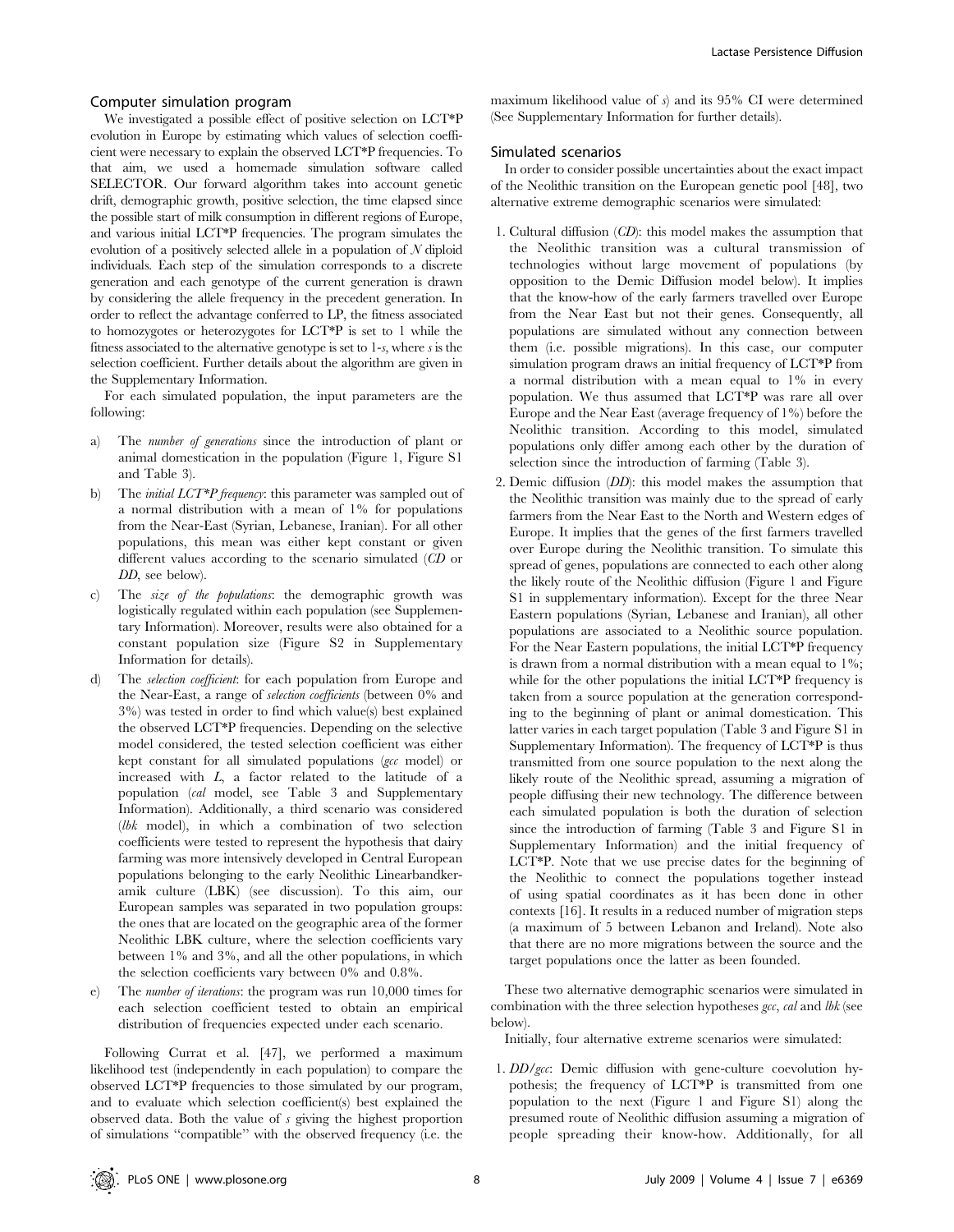- 2. *DD/cal*: Demic diffusion with calcium assimilation hypothesis; populations are connected to each other and the selection coefficient increases with latitude (Table 3 and Supplementary information).
- 3. CD/gcc: Cultural diffusion with gene-culture coevolution hypothesis; there is no migrations between populations and the selection coefficient is kept constant all over Europe.
- 4. CD/cal: Cultural diffusion with calcium assimilation hypothesis; in this case, there is no migration between populations and the selection coefficient increases with latitude.
- 4. Then, two additional scenarios were performed as follow:
- 5. DD/lbk: Demic diffusion with LBK dairy hypothesis (see discussion); The frequency of LCT\*P is transmitted from one population to the next (Figure 1 and Figure S1) and a combination of two different selection coefficients are used for each simulation: a higher  $s$  (1–3%) for the LBK group and a smaller  $s$  (0–0.8%) for all other populations.
- 6. CD/lbk: Cultural diffusion with dairy farming hypothesis; There is no migration between populations and a higher selection coefficient is simulated in populations belonging to the LBK culture than in other populations.

#### Scenario comparison

We formally compared the 4 simulated scenarios (then 6 including lbk) using the Approximate Bayesian Computation approach (ABC). For each simulation (whatever scenario is considered), Euclidian distances between simulated and observed frequencies are calculated according to Beaumont et al. [49], using a weighted multiple linear regression. Allele frequencies (LCT\*P) in the 26 samples are used as summary statistics, as suggested by Sousa et al [50]. From the 640,000 simulations realized (1,000,000 when comparing 6 scenarios instead of 4), the best 1,000 are retained (those with simulated LP frequencies the closest to the observed ones). The probability of obtaining the observed data under alternative scenarios is given by the proportion of the 1,000 best simulations generated by each of those scenarios. We used the software abcEst [51] to perform these comparisons.

## Supporting Information

#### Electronic Supplementary Information S1

Found at: doi:10.1371/journal.pone.0006369.s001 (0.10 MB RTF)

## References

- 1. Swallow DM (2003) Genetics of lactase persistence and lactose intolerance. Annu Rev Genet 37: 197–219.
- 2. Enattah NS, Sahi T, Savilahti E, Terwilliger JD, Peltonen L, et al. (2002) Identification of a variant associated with adult-type hypolactasia. Nat Genet 30: 233–237.
- 3. Troelsen JT (2005) Adult-type hypolactasia and regulation of lactase expression. Biochim Biophys Acta 1723: 19–32.
- 4. Enattah NS, Jensen TG, Nielsen M, Lewinski R, Kuokkanen M, et al. (2008) Independent introduction of two lactase-persistence alleles into human populations reflects different history of adaptation to milk culture. Am J Hum Genet 82: 57–72.
- 5. Tishkoff SA, Reed FA, Ranciaro A, Voight BF, Babbitt CC, et al. (2007) Convergent adaptation of human lactase persistence in Africa and Europe. Nat Genet 39: 31–40.
- 6. Ingram CJ, Mulcare CA, Itan Y, Thomas MG, Swallow DM (2009) Lactose digestion and the evolutionary genetics of lactase persistence. Hum Genet 124: 579–591.
- 7. Bersaglieri T, Sabeti PC, Patterson N, Vanderploeg T, Schaffner SF, et al. (2004) Genetic signatures of strong recent positive selection at the lactase gene. Am J Hum Genet 74: 1111–1120.

Figure S1 Schematic view of the connections between populations according to the Demic Diffusion (DD) model. Arrows represent links between Neolithic source populations and target populations. Numbers represent the generations elapsed since the start of the Neolithic transition in the Near-eastern populations. For each population, the red curve represents the logistic demographic growth, and the green curve represents the evolution of LCT\*P frequency. Note that these are not the simulated curves but schematic curves, as the LCT\*P frequency evolves in many different ways depending on the parameters. Population names are as in Figure 1. Names in bold correspond to source populations.

Found at: doi:10.1371/journal.pone.0006369.s002 (1.59 MB TIF)

Figure S2 Results for simulations run under constant population size of 10,000 individuals. Selection coefficients required to fit the observed estimates of lactase persistence frequencies, according to the four scenarios simulated: DD/gcc; DD/cal; CD/gcc; CD/cal (see Material and Methods). Bars represent the 95% CI of the selection coefficient estimated for the corresponding population and the central point is the MLE (Maximum Likelihood Estimate, see Table S2). Populations are ordered from the highest (right) to the lowest (left) latitude (see Figure 2).

Found at: doi:10.1371/journal.pone.0006369.s003 (6.83 MB TIF)

Table S1 List of samples tested for lactase persistence phenotype (LP) and used in this study.

Found at: doi:10.1371/journal.pone.0006369.s004 (0.58 MB RTF)

Table S2 Maximum likelihood values and associated selection coefficients, according to the simulated scenarios.

Found at: doi:10.1371/journal.pone.0006369.s005 (0.25 MB RTF)

## Acknowledgments

We warmly acknowledge Ron Pinhasi for providing us with precious archaeological dates from his personal database, as well as Louis Chaix and Estella S. Poloni for stimulating discussions and Laurent Excoffier for providing the software abcEst. We also thank two anonymous referees for suggestions that helped improve our paper.

#### Author Contributions

Conceived and designed the experiments: MC ASM. Performed the experiments: PG CM. Wrote the paper: PG CM MC ASM. Developed the simulation algorithm: MC PG. Reviewed and validated the results and interpretation: MC ASM.

- 8. McCracken RD (1971) Origins and implications of the distribution of adult lactase deficiency in human populations. J Trop Pediatr Environ Child Health 17: 7–10.
- 9. Simoons FJ (1970) Primary adult lactose intolerance and the milking habit: a problem in biological and cultural interrelations. II. A culture historical hypothesis. Am J Dig Dis 15: 695–710.
- 10. Flatz G, Rotthauwe HW (1973) Lactose nutrition and natural selection. Lancet 2: 76–77.
- 11. Holden C, Mace R (1997) Phylogenetic analysis of the evolution of lactose digestion in adults. Hum Biol 69: 605–628.
- 12. Cook GC (1978) Breath hydrogen concentrations after oral lactose and lactulose in tropical malabsorption and adult hypolactasia. Trans R Soc Trop Med Hyg 72: 277–281.
- 13. Cook GC, al-Torki MT (1975) High intestinal lactase concentrations in adult Arabs in Saudi Arabia. Br Med J 3: 135–136.
- 14. Coelho M, Luiselli D, Bertorelle G, Lopes AI, Seixas S, et al. (2005) Microsatellite variation and evolution of human lactase persistence. Hum Genet 117: 329–339.
- 15. Sabbagh A (2002) Etude de la diversité génétique dans les populations humaines de gènes sélectionnés [DEA in biodiversity: genetics, history and